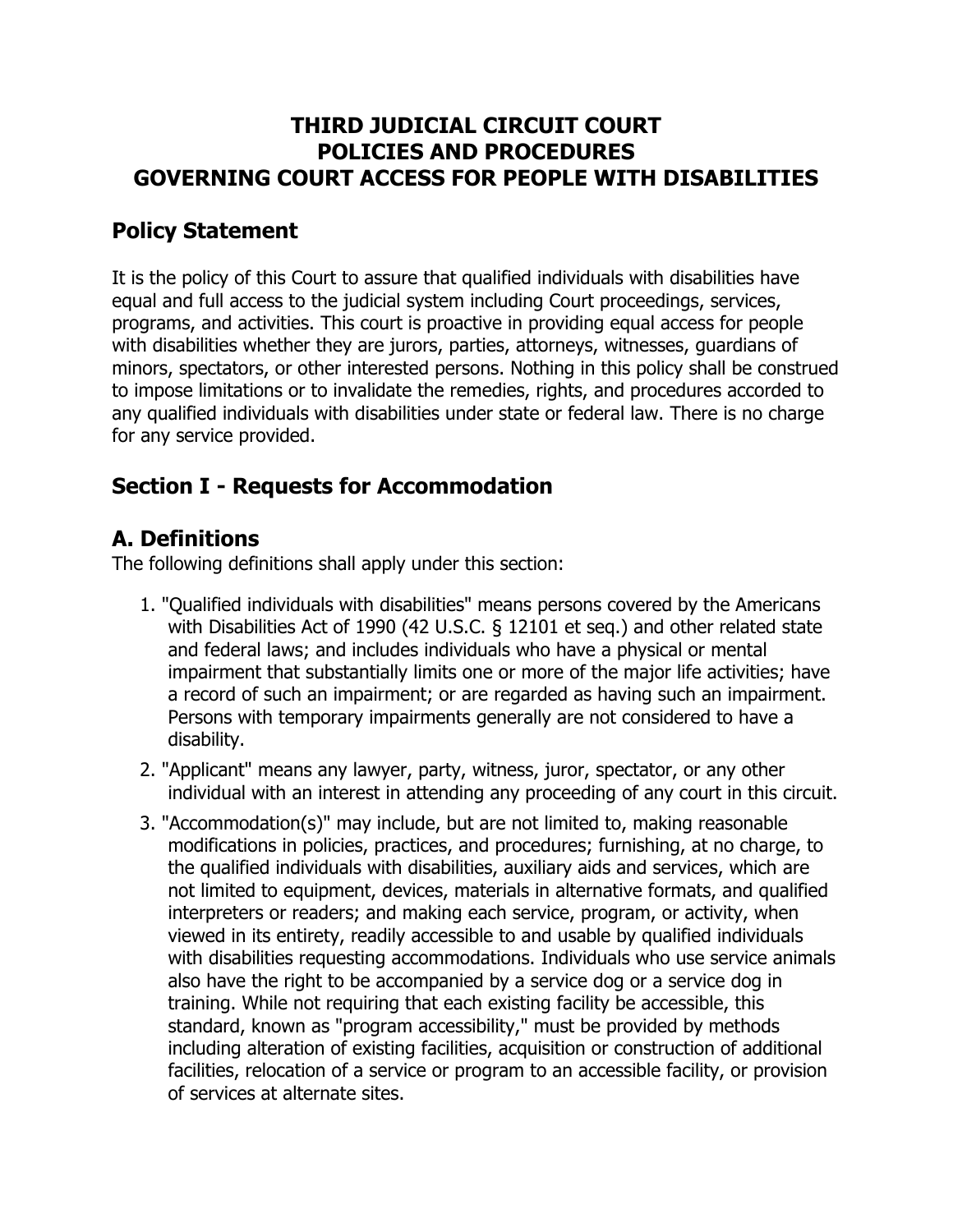4. The term "section" means requests for accommodations in the courts of the Third Judicial Circuit by qualified individuals with disabilities.

### **B. Court Initiatives for those with special needs**

Among the many possible accommodations the court will provide to qualified individuals, the court provides assisted listening devices for the courtroom. In addition, whenever a deaf person is a party to any legal proceedings, chosen as a juror, or called as a witness, the court will appoint a qualified, certified interpreter of sign language to interpret the proceedings. If the deaf person does not understand sign language, the court will seek to provide other accommodations. In the case of a deaf juror, the interpreter shall be available throughout the actual trial and may accompany and communicate with such juror throughout any period during which the jury is deliberating.

## **C. Process**

Use the request form or submit a similar request to the coordinator to request a reasonable modification, auxiliary aids and services and/or physical access. If there are any questions please feel free to call the Court Disability Coordinator (CDC) at 618-296- 4884.

- 1. Requests for accommodation(s) pursuant to this rule may be presented ex parte (i.e., done on behalf of one party only and without notice to an opposing party) in writing to the court or to the court disability coordinator, or in person as the court may allow.
- 2. An applicant may make ex parte communications with the court. Such communications shall deal only with the accommodation(s) the applicant's disability requires and shall not deal in any manner with the subject matter or merits of the proceedings before the court. Any judge, clerk, arbitration coordinator or other court individual who receives a request for accommodation pursuant to this rule shall forward the request to the court disability coordinator for processing within three (3) days.
- 3. All requests for accommodations may be on the form supplied by the court. The forms are available on the webpage and from the office of the court disability coordinator. Upon request, the form can be made available in an alternative format or assistance can be provided to help fill out the form. An alternative method of request will be accepted. The request shall include the full name, address and contact information of the person making the request. The date of the proceeding, case number, and whether it is a civil or criminal case should be included. A description of the accommodation sought, along with a statement of the impairment that necessitates such accommodation should be included. The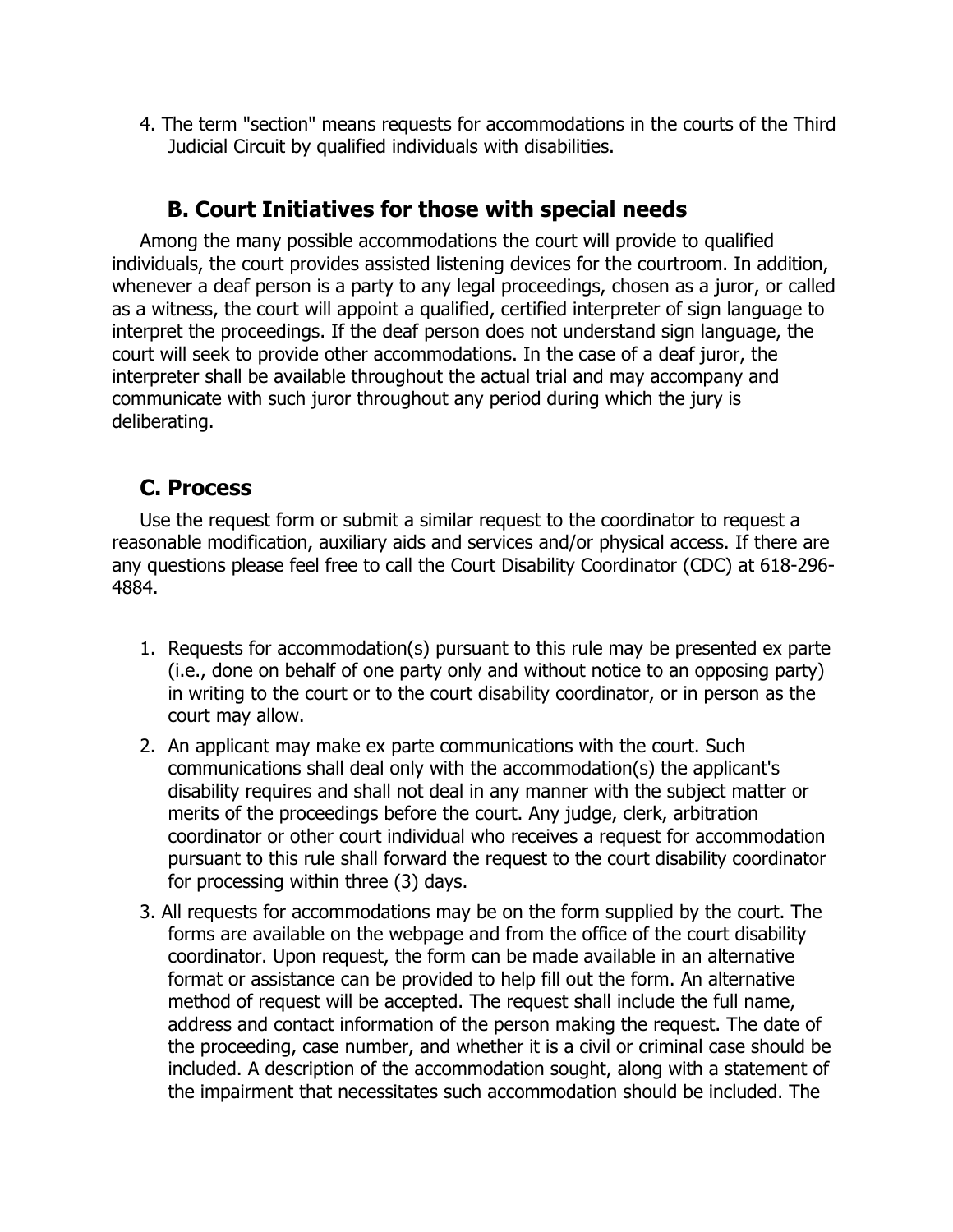court may require the applicant to provide additional information about the qualifying impairment.

- 4. Applications should be made as far in advance of the requested implementation date as possible, and in any event should be made no less than ten (10) court days prior to the requested implementation date. The court disability coordinator may waive this requirement for good cause.
- 5. The court disability coordinator will be responsible for maintaining the requests for auxiliary aids and services. This information will be confidential and kept in a secure location separate from court files.

## **D. Grant of Accommodation**

The court disability coordinator will grant an accommodation as follows:

- 1. In determining whether to grant an accommodation and what accommodation to grant, the coordinator shall consider, but is not limited by, the provisions of the Americans with Disabilities Act of 1990 and related state and federal laws.
- 2. The coordinator may grant accommodations for a particular appearance, for all appearances for a party, or for indefinite periods of time.
- 3. The applicant will be informed of the decision whether the request for accommodations is granted or denied, in whole or in part, and the nature of the accommodation(s) to be provided, if any. It is possible the proceeding will need to be rescheduled to a date the auxiliary aids and services can be provided if approved. All parties shall be promptly informed of any schedule changes.

# **E. Denial of Accommodation**

An application may be denied if the court disability coordinator finds that:

- 1. The applicant has failed to satisfy the requirements of this policy; or
- 2. The requested accommodation(s) would create an undue financial or administrative burden on the court; or
- 3. The requested accommodation(s) would fundamentally alter the nature of the service, program, or activity.
- 4. If the Court Disability Coordinator denies the request or the decision is to provide an alternative service other than the service requested, the person making the request can appeal the decision or file a grievance complaint to the Chief Judge within ten (10) days of the response. All appeals or grievances shall be sent to the Office of the Chief Judge, 155 N. Main Street, Edwardsville, IL 62025. The grievance and appeal form is available on the webpage and from the office of the Chief Judge. Alternative means of filing a complaint, such as a tape recording of the complaint, will be made available for a person with a disability upon request.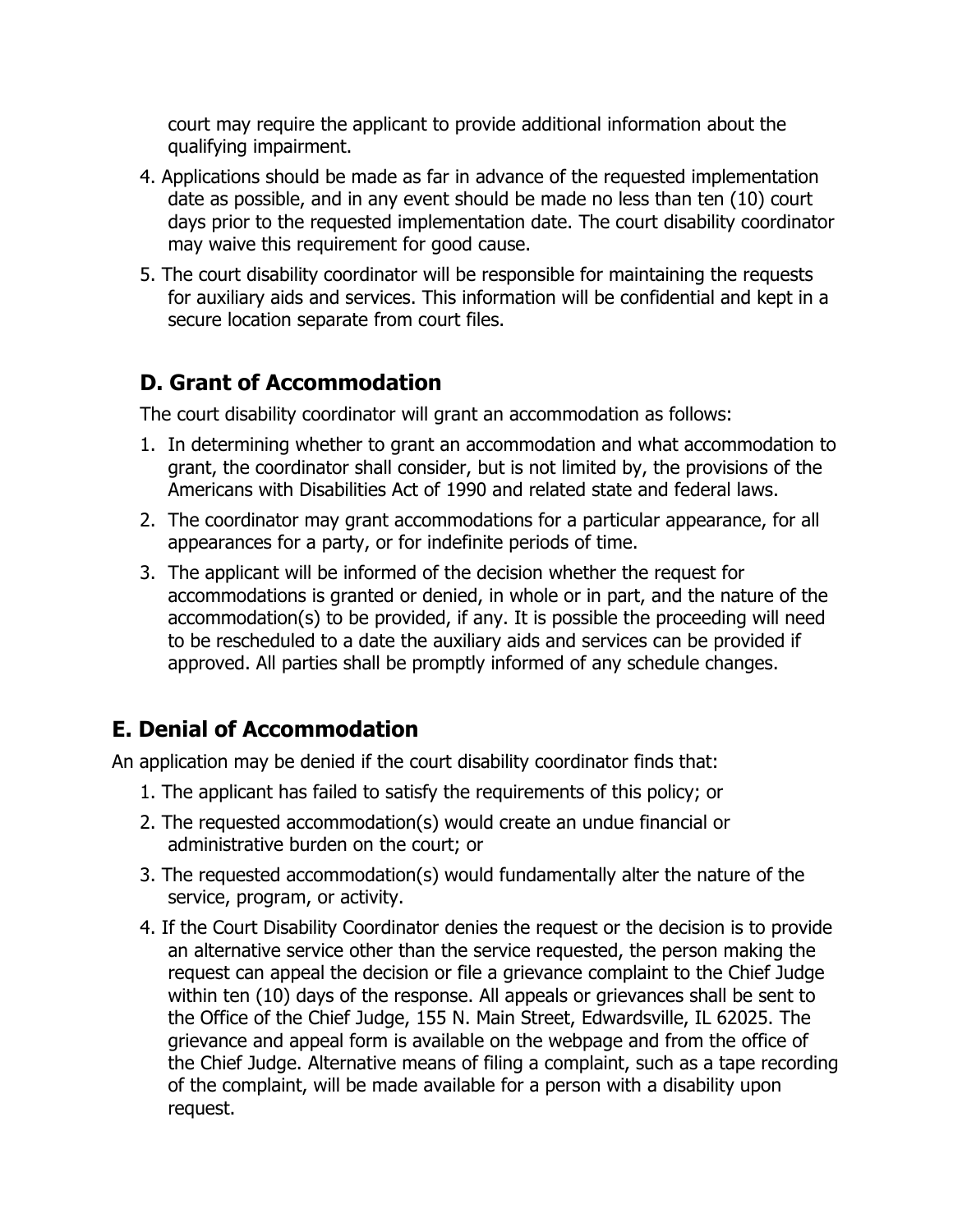5. The Chief Judge, or a person or persons appointed by the Chief Judge, shall review the appeal or the grievance and advise the applicant in writing of the determination. If the individual making the request appeals the decisions or file a grievance, the court disability coordinator shall forward the initial request for accommodations and any attachments or other information to the Chief Judge for the review as part of the process.

### **F. Mailing Address and contact information for the Court Disability Coordinator**

Teri Picchioldi, Third Judicial Circuit Court Disability Coordinator Madison County Courthouse 155 N. Main Street, Office 406 Edwardsville, IL 62025 [tlpicchioldi@co.madison.il.us](mailto:tlpicchioldi@co.madison.il.us) 618-296-4884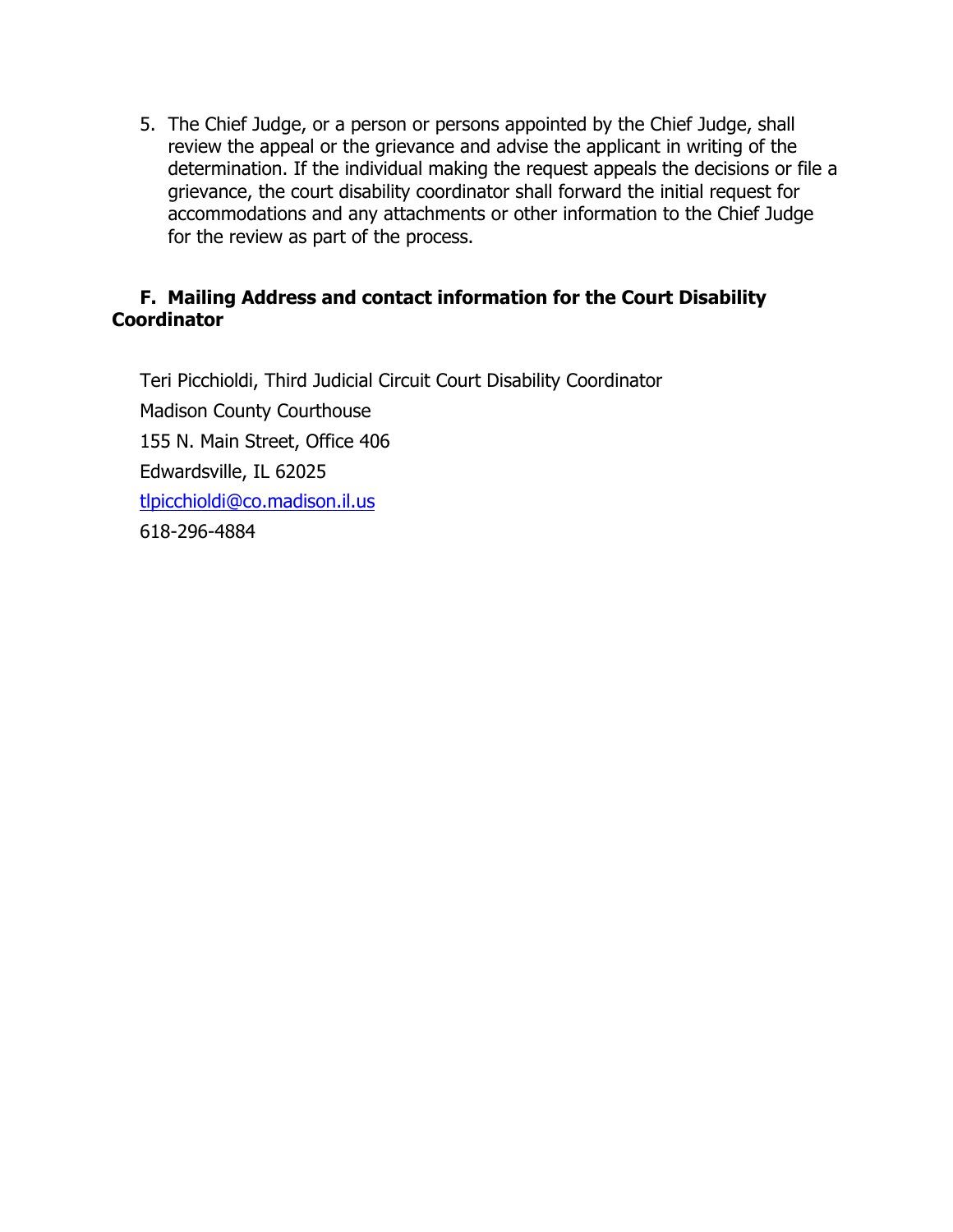### **THIRD JUDICIAL CIRCUIT STATE OF ILLINOIS**

#### **REQUEST FOR ACCOMODATION BY PERSONS WITH DISABILITIES**

Instructions: fill out all of the sections of this form. Send the filled out form to the Court Disability Coordinator, 155 North Main Street, Edwardsville, IL 62025. Attach any additional documents.

|  | Type of case: __ Criminal __ Civil __ Other (Describe: ____________________) |  |  |  |
|--|------------------------------------------------------------------------------|--|--|--|
|  | Person is: ____ Juror ____ Plaintiff ____ Defendant __ Witness __Other       |  |  |  |

**Describe the nature of the disability that makes accommodation necessary:**

**Describe how the disability affects a major life activity:**

**Suggest the reasonable accommodation that is necessary:**

**Special requests or additional comments:**

| <b>Signature:</b> |  |
|-------------------|--|
|-------------------|--|